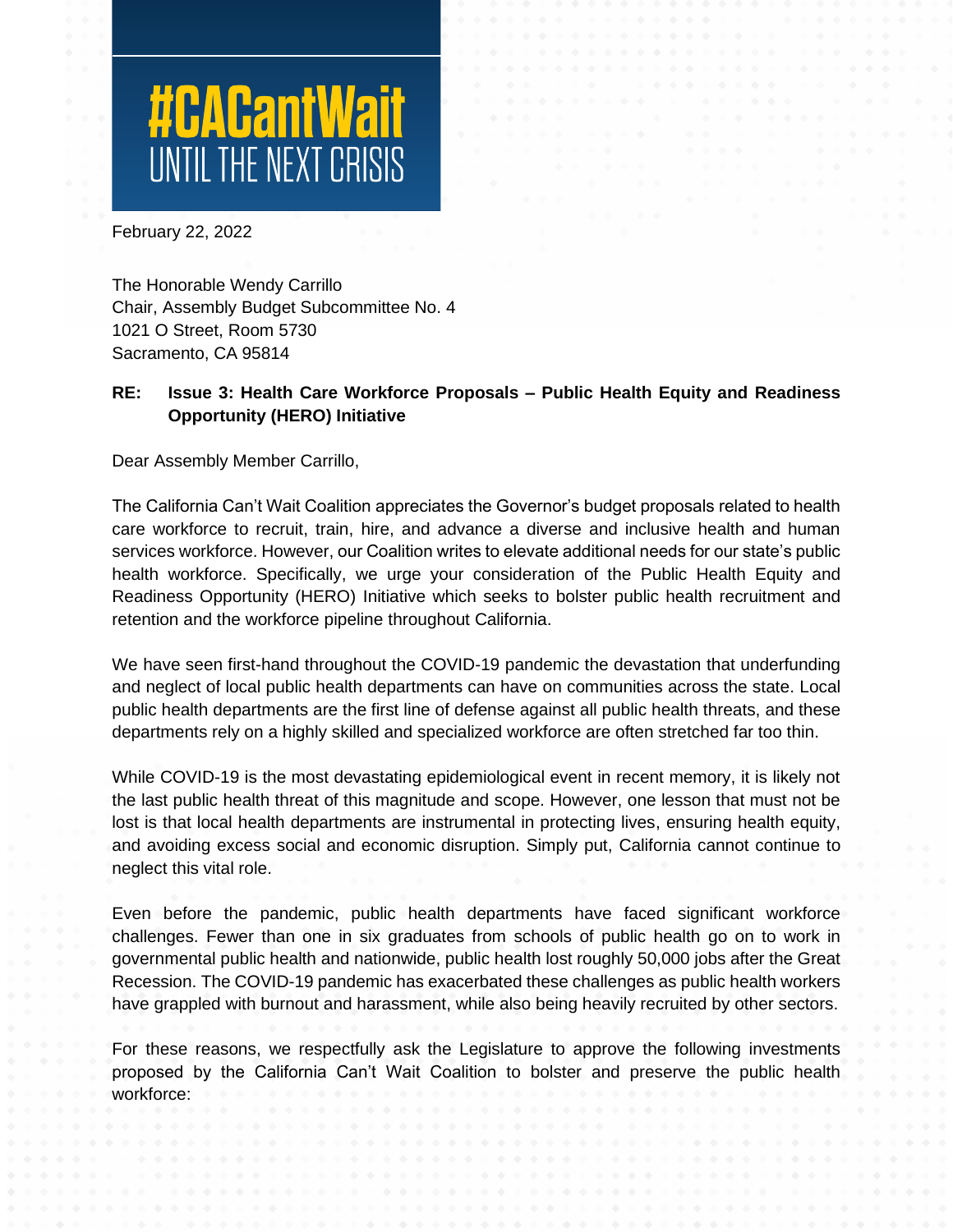## **Recruitment and Retention**

- **Public Health Recruitment and Retention Stipends (\$120 million one-time over 3 years)**. Provide stipends for positions that the local health department deems hard to recruit and retain. Positions may include, but are not limited to epidemiologists, public health laboratory directors, health officers, public health nurses, infectious disease specialists, food and disease surveillance, and information systems/data analysts. Stipends can be used to support loan repayment, sign on bonuses, longevity bonuses, or other recruitment and retention strategies, and would include a \$10 million set-aside for rural and Central Valley counties.
- **Waive Public Health Nurse Certification Fees for 3 years (\$10 million one-time).**  Public health nurses are required to pay for an additional certification, but do not make as much as their counterparts who are also Registered Nurses working in different settings. The additional costs associated with the public health nurse certification is often a barrier to attracting nurses for public health. These funds would go directly to the Board of Registered Nursing to cover the costs previously funded through fees.

# **Public Health Training and Pipeline Investments**

- **Incumbent Worker Upskill Training. (\$12.8 million one-time, over 4 years).** Funds would establish the Public Health Workforce Career Ladder Education and Development Program to provide education and training for existing employees within the public health workforce. The program would provide stipends to offset up to 12 hours per workweek to complete educational requirements and would make local health department employers willing to these hours, eligible for enhanced grants to hire additional employees to support the goals of the program.
- **California Public Health Pathways Training Corp (CA-PHC) (\$24 million one-time, over 3 years).** Funds would expand the current program administered by CDPH, which provides a workforce pathway for early-career public health professionals from diverse backgrounds and disproportionately affected communities to conduct communicable disease prevention and control, community engagement, and emergency response activities at local health department host sites. Funding is estimated to support 100 trainees per year for three years.
- **California Microbiologist Training (\$6.5 million one-time, over 3 years).** Funds would increase the number of Public Health Microbiologist Trainee spots in California, a requirement that must be fulfilled to become a California Certified Public Health Microbiologists. Funding is estimated to support 30 trainees per year for three years.
- **Public Health Lab Aspire (\$6.6 million one-time, over 3 years).** Restore funding for the Lab Aspire Program, which was established in 2006 to address the severe shortage of trained and qualified public health laboratory directors.
- **California Epidemiologic Investigation Service (Cal-EIS) Training (\$6.5 million onetime, over three years).** Funding would increase the number of Cal-EIS fellows, a training program to prepare epidemiologists for public health leadership positions throughout California. Fellows are placed in CDPH offices or in local health departments throughout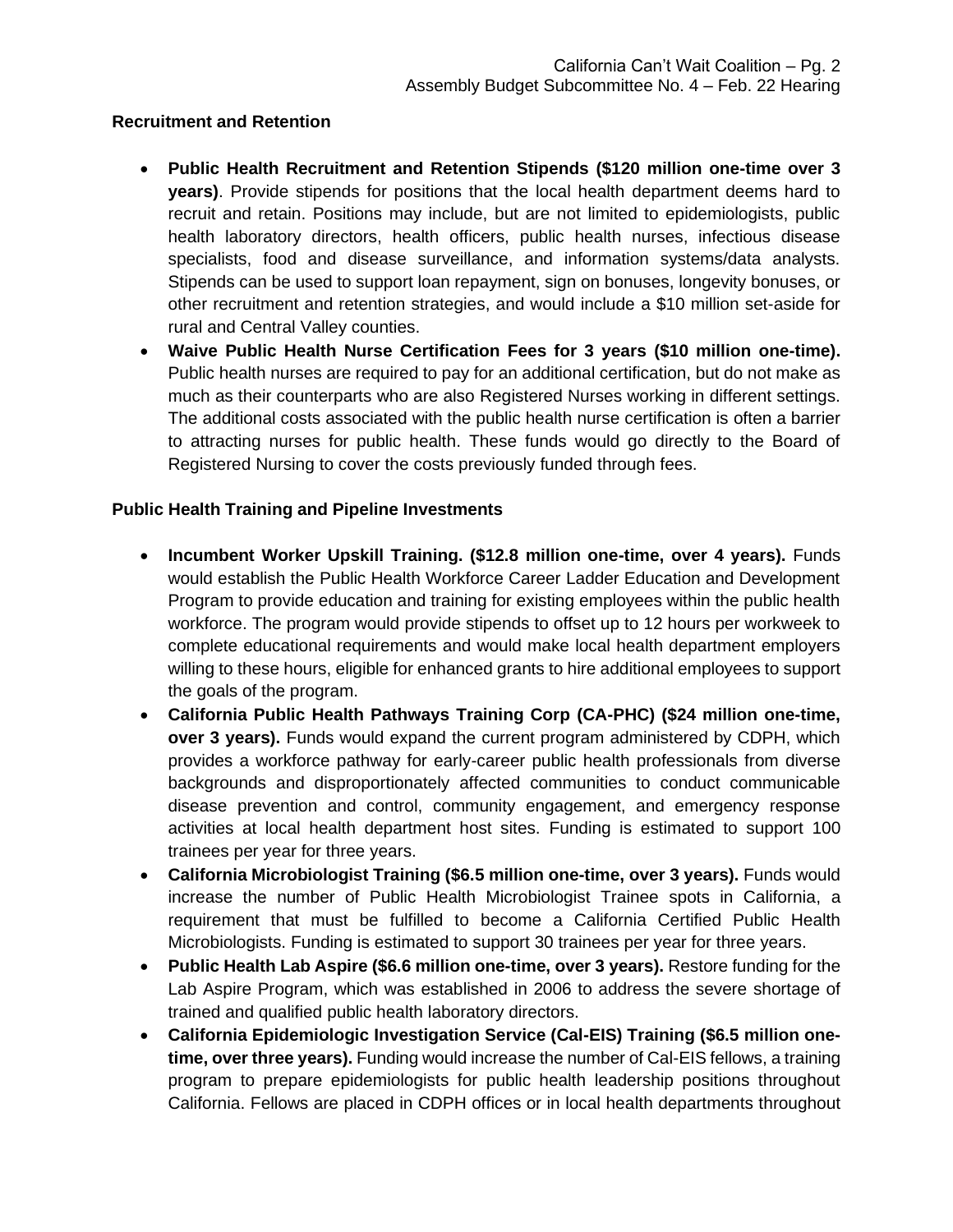the state. Funding is estimated to support 100 fellows over three years.

Our nation has experienced what understaffed and under-resourced local public health departments mean for community spread and outcomes during a pandemic, and California is no exception. We have the opportunity to rebuild the public health workforce through ongoing funding for positions, recruitment and retention, and training and pipeline investments.

It is for these reasons that our organizations respectfully urge the Legislature to support the Public Health Equity and Readiness Opportunity (HERO) Initiative's workforce recruitment, retention, training, and pipeline investments.

Respectfully,

*As signed by*

*As signed by*

Michelle Gibbons Executive Director County Health Executives Association of **California** 

Kat DeBurgh Executive Director Health Officers Association of California

*As signed by*

*As signed by*

Matt Legé Government Relations Advocate SEIU California

Farrah McDaid Ting Legislative Representative California State Association of Counties

*As signed by*

Sarah Duckett Legislative Advocate Rural County Representatives of California

*As signed by*

Harold Goldstein, DrPH Executive Director Public Health Advocates *As signed by*

Kelly Brooks-Lindsey Legislative Advocate Urban Counties of California